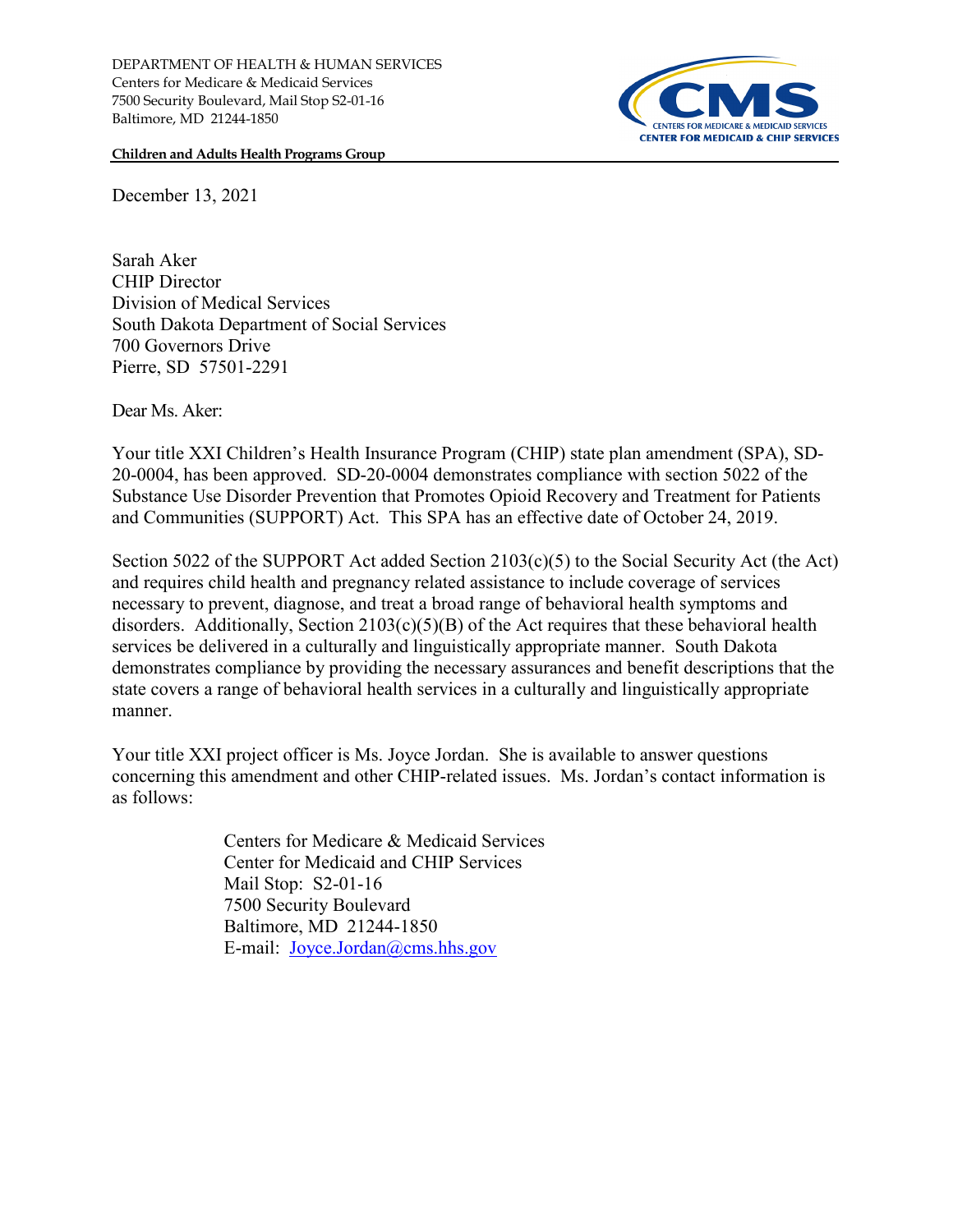Page 2 – Ms. Sarah Aker

If you have additional questions, please contact Emily King, Deputy Director, Division of State Coverage Programs at (443) 478-6811. We look forward to continuing to work with you and your staff.

Sincerely,

Anydutsty

Amy Lutzky Deputy Director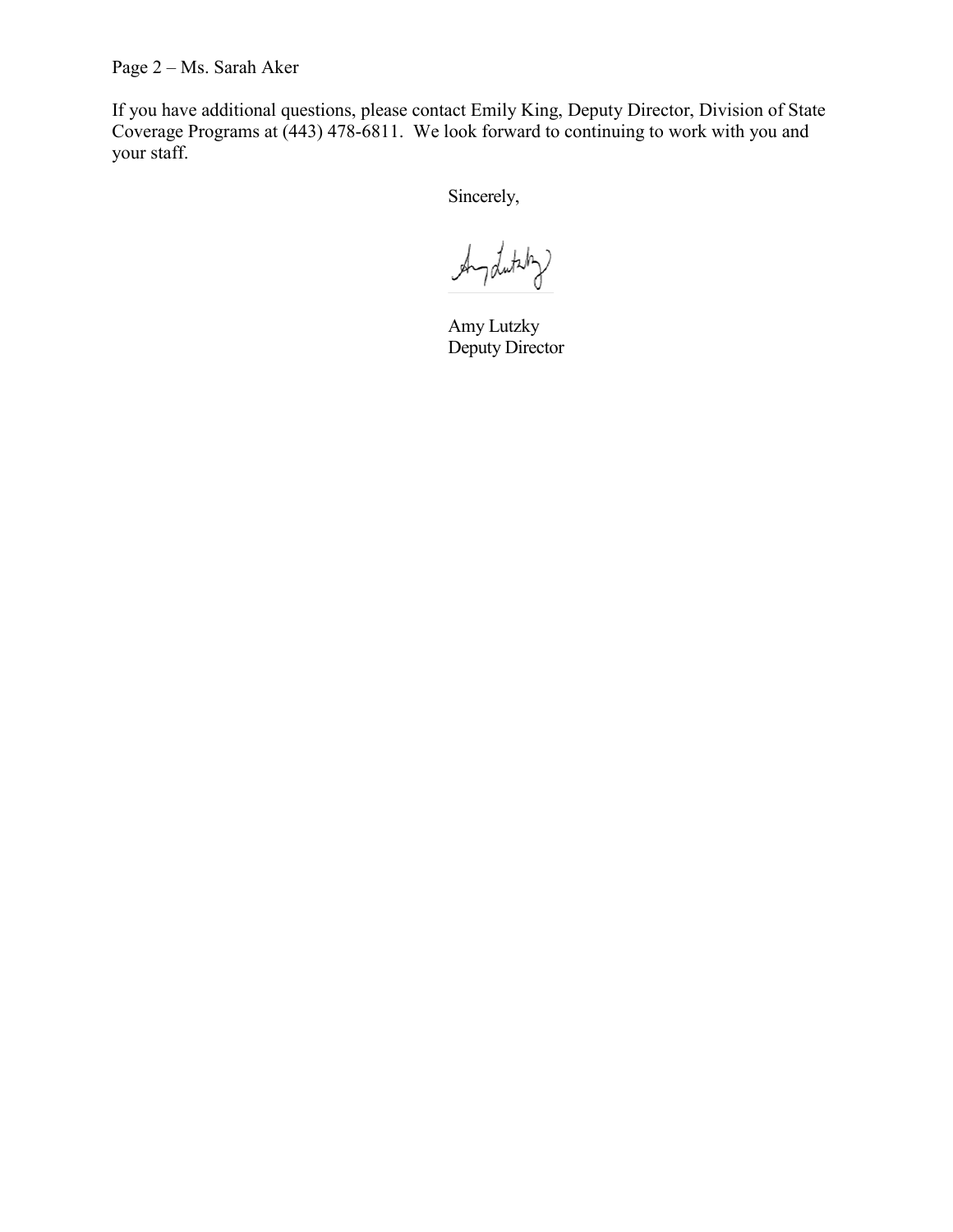Effective Date: July 1, 2016

SPA# SD-16-0006: This state plan amendment provides proposed program specifics to the state's CHIP state plan for unborn children from conception to birth.

Effective Date: July 1, 2016

SPA# SD-16-0007: This state plan amendment updates the state's exemptions from its waiting period to include coverage for unborn children. Effective Date: July 1, 2016

SPA# SD-17-0009: This state plan amendment clarifies that the Mental Health Parity and Addiction Equity Act requirements are satisfied through the EPSDT benefit.

Effective Date: October 1, 2017

SPA# SD-20-0004: This state plan amendment provides assurances that the state is in compliance with section 5022 of the SUPPORT Act, which made behavioral health services a required benefit for CHIP. Effective Date: October 24, 2019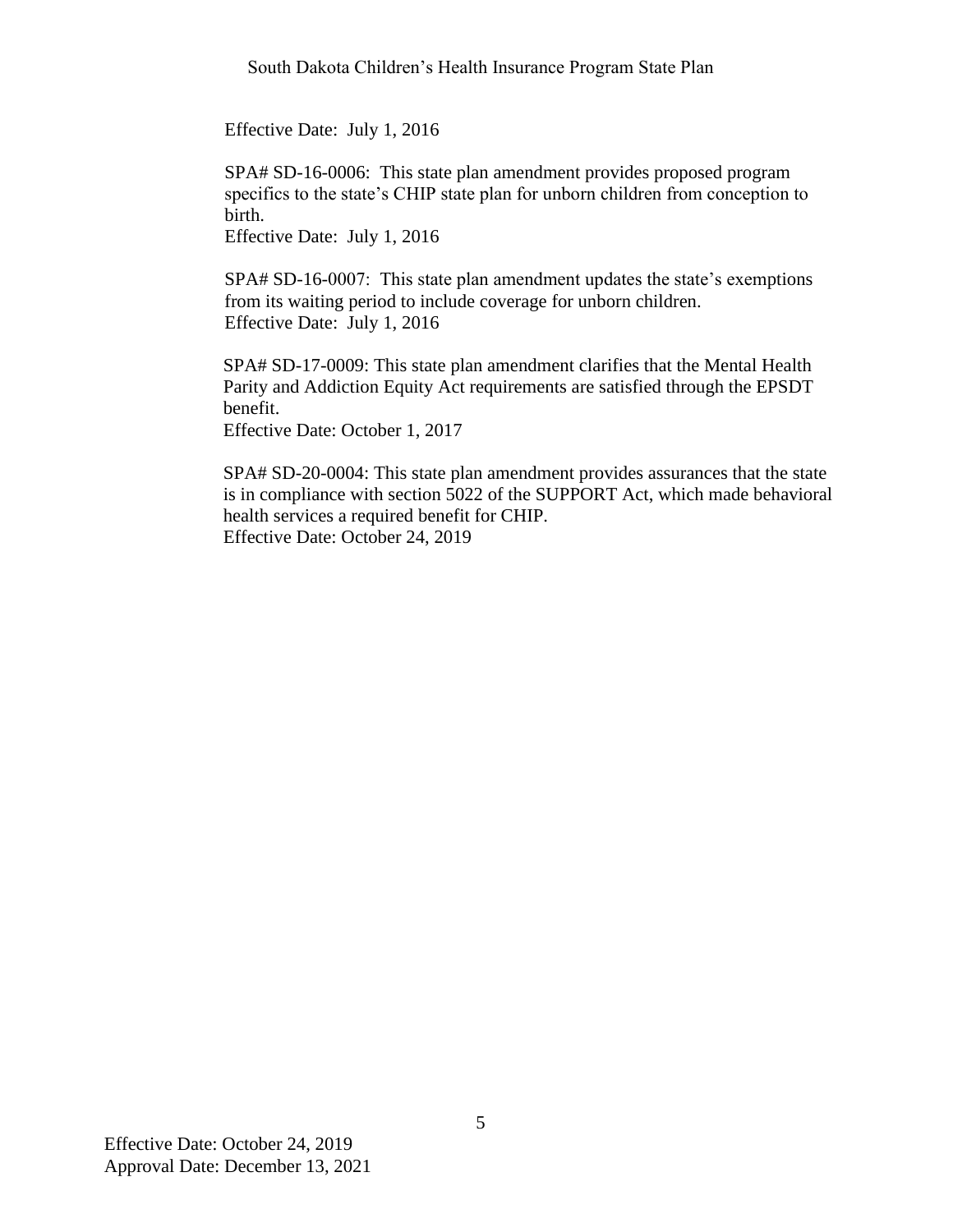- *Medical supplies or delivery charges;*
- *Legend oral vitamins except for legend vitamins prescribed for the prenatal care of pregnant women.*
- *Items prescribed for weight control or appetite depressants;*
- *Agents to promote fertility or treat impotence;*
- *Agents used for cosmetic purposes;*
- *Hair growth products;*
- *Items or drugs manufactured by a firm that has not signed a rebate agreement with the CMS;*
- *Items which exceed a 34-day supply, except for family planning items and prenatal vitamins;*
- *Services, procedures, or drugs which are considered experimental;*
- *Drugs and biologicals which the federal government has determined to be less than effective.*

*Prescription drug services are included as PCCM services, with the exception of family planning drugs and items. Azidothymidine is available only for persons diagnosed with HIV. Clozaril and growth hormones are prior authorized.*

6.2.7.  $\boxtimes$  Over-the-counter medications (Section 2110(a)(7))

*See 6.2.6.*

6.2.8. Laboratory and radiological services **(Section 2110(a)(8))**

*Covered under 6.2.1, 6.2.2, 6.2.3, 6.2.4, 6.2.5 for diagnostic and treatment purposes. Coverage includes materials and services of technicians. Laboratory services are not included as PCCM services. There are no limitations on services provided.*

6.2.9.  $\boxtimes$  Prenatal care and prepregnancy family services and supplies **(Section**) **2110(a)(9))**

> *Covered under 6.2.3, 6.2.5, 6.2.6. Family planning and prenatal maternity care services are fully covered. Family planning services are exempt from PCCM requirements. There are no limitations on services provided.*

6.2.10.  $\boxtimes$  Durable medical equipment and other medically-related or remedial devices (such as prosthetic devices, implants, eyeglasses, hearing aids, dental devices, and adaptive devices) **(Section 2110(a)(12))**

> *Durable medical equipment is covered and includes devices and assistive technology including:*

• *devices for persons confined to beds, including hospital beds, bed*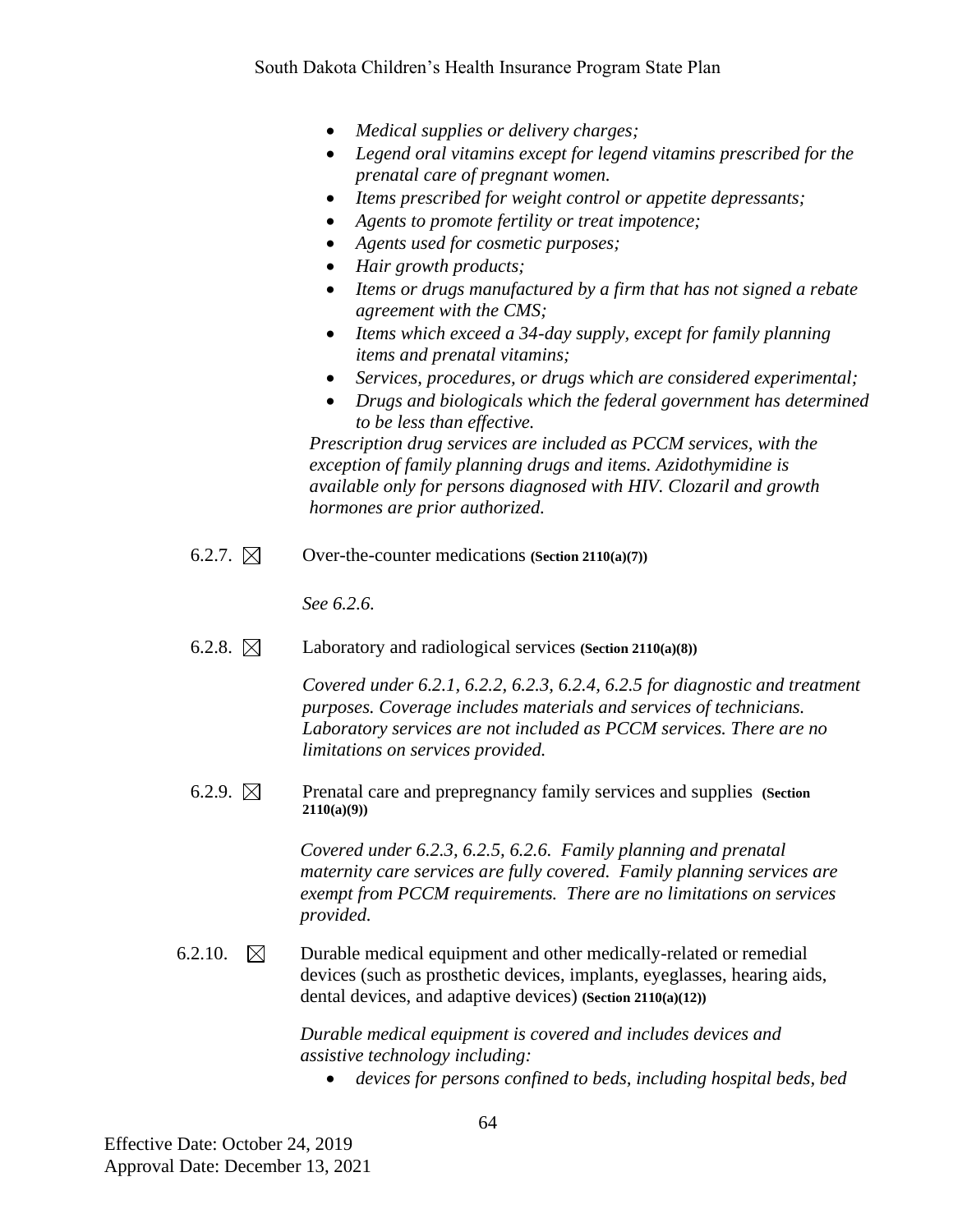*pans, urinals, commodes, trapeze, lifts, standers, and pressure reduction therapy devices if extensive pressure sores exist;*

- *mobility devices including wheelchairs and accessories (seats, trays, cushions, and positioning devices), canes, crutches and walkers;*
- *oxygen and respiratory equipment and supplies;*
- *glucose monitoring equipment and supplies;*
- *dialysis equipment;*
- *apnea monitors;*
- *infusion pumps;*
- *hearing aids and augmentative communication devices;*

*Medical equipment is purchased or rented at the discretion of the Department and requires documented medical necessity. Some devices have specific coverage criteria and limitations. Disposable supplies used with the equipment are included in coverage.*

*Prosthetic devices, except dental, are included for coverage, including braces, artificial limbs, artificial eyes, augmentative communication devices, items to replace all or part of an internal body organ, and the replacement of such devices required by a change in the patient's condition.*

*Eyeglasses and contact lenses are included in coverage and may be obtained from optical providers, physicians as described in 6.2.3, and optometrists along with professional services. Eyeglasses are limited to replacement after 15 months, unless significant vision changes have occurred. Not applicable to the unborn.* 

*Durable Medical Equipment and prosthetic devices are included in the PCCM program. Eyeglasses and services of vision professionals are not included in the PCCM program.*

6.2.11.  $\boxtimes$  Disposable medical supplies **(Section 2110(a)**(13))

*Disposable medical supplies are covered when medically necessary under each of the forms of coverage in Section 6.2.*

6.2.12.  $\boxtimes$  Home and community-based health care services (See instructions) **(Section 2110(a)(14))**

> *Home and community based services are covered when medically necessary and ordered by a physician and provided by a home health agency or qualified professional. Home health services include medical supplies, skilled nursing services, home health aide services, physical therapy, speech therapy, occupational therapy, respiratory therapy when*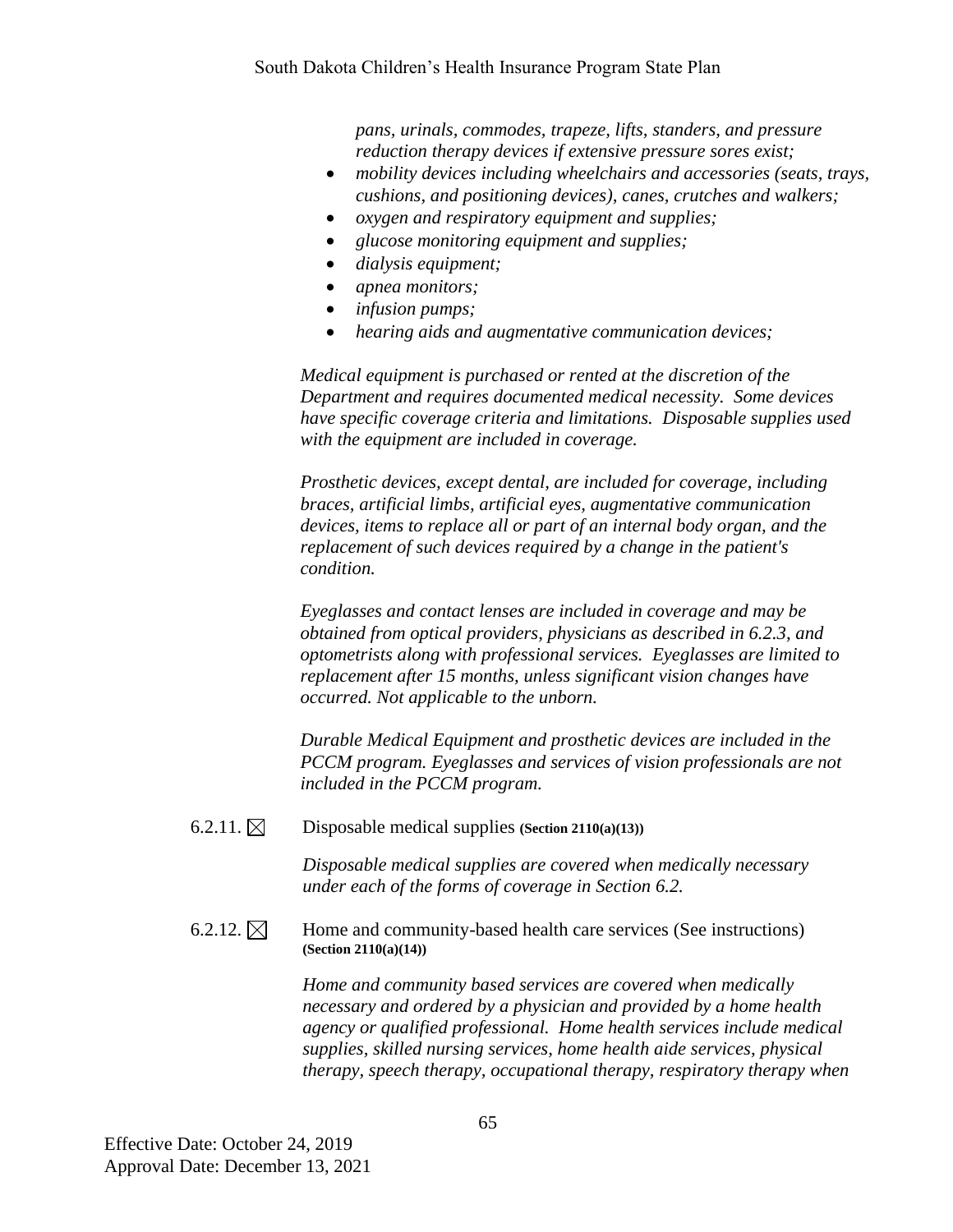*ventilator dependent, and medical social services.*

*Individuals receiving these services must be unable to leave home without considerable effort. Services are of an intermittent nature, not more than once per day or 4 times per week. There is no limit on the number of visits a person may receive.*

*Extended home health aide services and private duty nursing services are covered when more than 3 consecutive hours of care are necessary. These services must be prior authorized.*

*Home based therapy services are also covered for children with mental disorders or who are seriously emotionally disturbed. A treatment plan must exist that documents the need for home based therapy services. Covered services include diagnostic assessment, individual therapy, family therapy, and collateral services. Services must be prior authorized.*

6.2.13.  $\boxtimes$  Nursing care services (See instructions) **(Section 2110(a)**(15))

*Nursing care services are covered as described in 6.2.1, 6.2.2, 6.2.3, 6.2.4, 6.2.5 and 6.2.14.*

6.2.14.  $\boxtimes$  Abortion only if necessary to save the life of the mother or if the pregnancy is the result of an act of rape or incest **(Section 2110(a)(16)**

*Coverage is the same as Medicaid coverage.*

 $6.2.15$ .  $\boxtimes$  Dental services **(Section 2110(a)(17))** 

*Dental services are covered including diagnostic services (oral examinations and x-rays), preventive services (prophylaxis, topical fluoride, and sealant), restorative services (amalgam restorations, resin restorations, and crowns to anterior teeth), endodontics, prosthodontics (complete and partial dentures, adjustments, and repairs).*

*Medical/Dental procedures are also covered including oral surgery for extraction, surgical extractions and tooth reimplantation, treatment of fractures, reduction of TMJ dysfunction, and periodontics. Medically necessary orthodontic procedures including diagnosis, minor treatment, interceptive orthodontic treatment and treatment of dentition are covered.*

*Dental exams, prophylaxis, and topical fluoride are limited to two services in a 12-month period, sealants are limited to once in a three*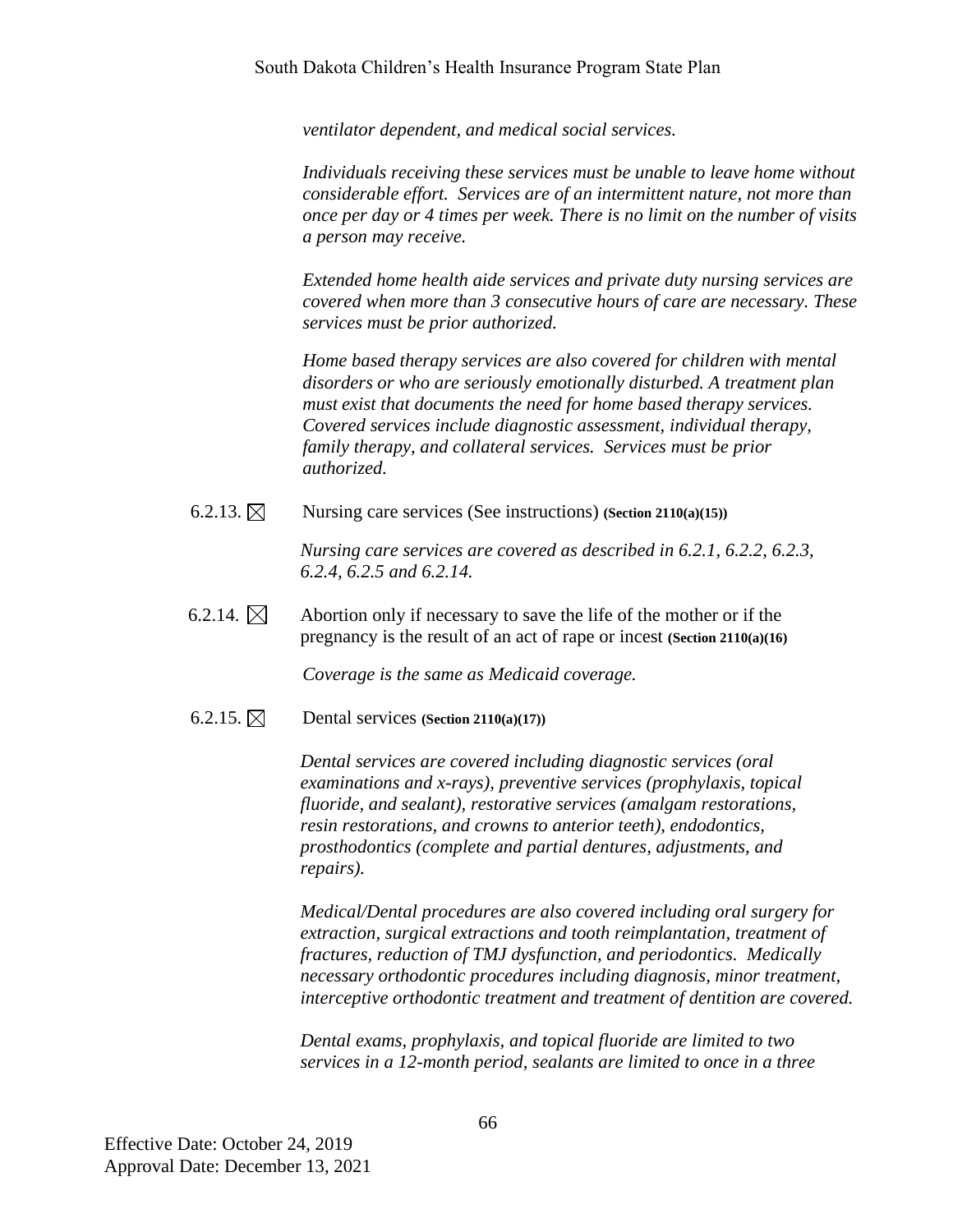*year period. Orthodontic services in excess of \$500 must be prior authorized.*

*All dental services are exempt from the PCCM program.*

6.2.16. Vision screenings and services **(Section 2110(a)(24))**

*Vision screenings and services, in addition to the services of physicians in 6.2.3 include the services of optometrists. Covered services include examinations, removal of foreign bodies from the eye, vision screenings, and refractive services, eyeglasses and contact lenses. Services are outside of the PCCM program. Eyeglasses are limited to replacement after 15 months unless significant vision changes have occurred.*

## 6.2.17. Hearing screenings and services **(Section 2110(a)(24))**

*Hearing screenings and services are limited to services provided by a physician as described in 6.2.3 or a clinical audiologist if the recipient has a referral from a physician or other licensed practitioner and the services are necessary to diagnose or treat a medical problem.*

## 6.2.18. Case management services **(Section 2110(a)(20))**

*Case management services are provided to all SCHIP children through the primary care case management program. Each program enrollee select or is assigned a primary care case management physician to provide the management and treatment of medical conditions and provide for referral for specialty care services. The primary care case manager can be either a physician (Family Practice, Internal Medicine, Pediatrics, OB-GYN, General Practice) or rural health clinic, federally qualified health center, or IHS facility. Services excluded from case management are emergency services, family planning, dental, podiatry, optometry, chiropractic, immunization, transportation and mental health services for chronically mentally ill clients.*

*Targeted case management services are available to severely and persistently mentally ill individuals at least 18 years of age when obtained from a certified case manager. The case managers provide face to face services including client identification and follow up, coordination of needs assessments, development of a case management plan, service mobilization, linkage and case monitoring. Services must include at least four units of service per month and non face to face services are limited on a monthly basis.*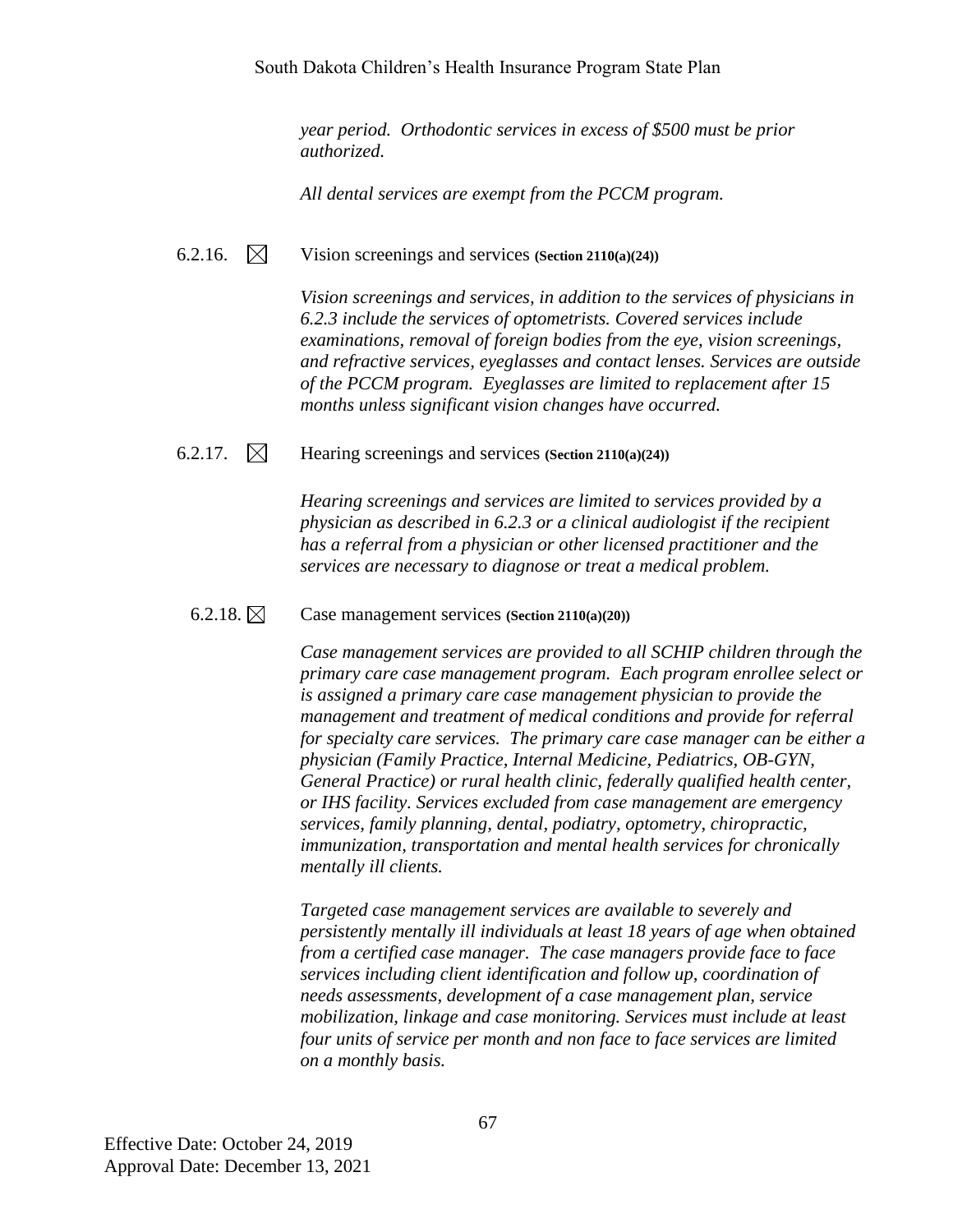- 6.2.19. Care coordination services **(Section2110(a)(21))**
- 6.2.20.  $\boxtimes$  Physical therapy, occupational therapy, and services for individuals with speech, hearing, and language disorders **(Section 2110(a)(22))**

*Physical therapy, occupational therapy, and services for individuals with speech, hearing and language disorders are covered when provided under forms of coverage in 6.2.1, 6.2.2, 6.2.4, 6.2.5, and 6.2.14. The services are also available from individual providers within their scope of practice when referred by physicians and required to diagnose or treat a medical condition. These services may also be provided by school districts when medically necessary and identified as part of a child's individual education program. The services are included in the PCCM program. There are no limitations on the services provided.*

6.2.21. Hospice care **(Section 2110(a)(23))**

*Hospice benefits will follow the amount, duration and scope of coverage as identified in the State Medicaid manual.*

6.2.22.  $\boxtimes$  EPSDT consistent with requirements of sections 1905(r) and 1902(a)(43) of the Act

> *Any Medicaid eligible child under 21 years of age, pursuant to Section 1905(r)(5) of the Act, has access to necessary health care, diagnostic services, treatment and other measures described in Section 1905(a) to correct or ameliorate defects and physical and mental illnesses and conditions discovered by the screening services whether or not such services are covered under this State plan. Medically necessary services not specifically covered under the state plan can be accessed by requesting coverage of the service and receiving prior authorization from the department.*

*Payment will also be allowed under EPSDT for the following medically necessary services:*

*1. Nutrition items, prior authorization required for total parenteral nutrition.*

- *2. Orthodontic services, prior authorization required.*
- *3. Private duty nursing services, prior authorization required.*

*Payment will also be made for any medically necessary services provided to children less than 21 years of age in excess of service limitations applicable to adult Medicaid recipients.*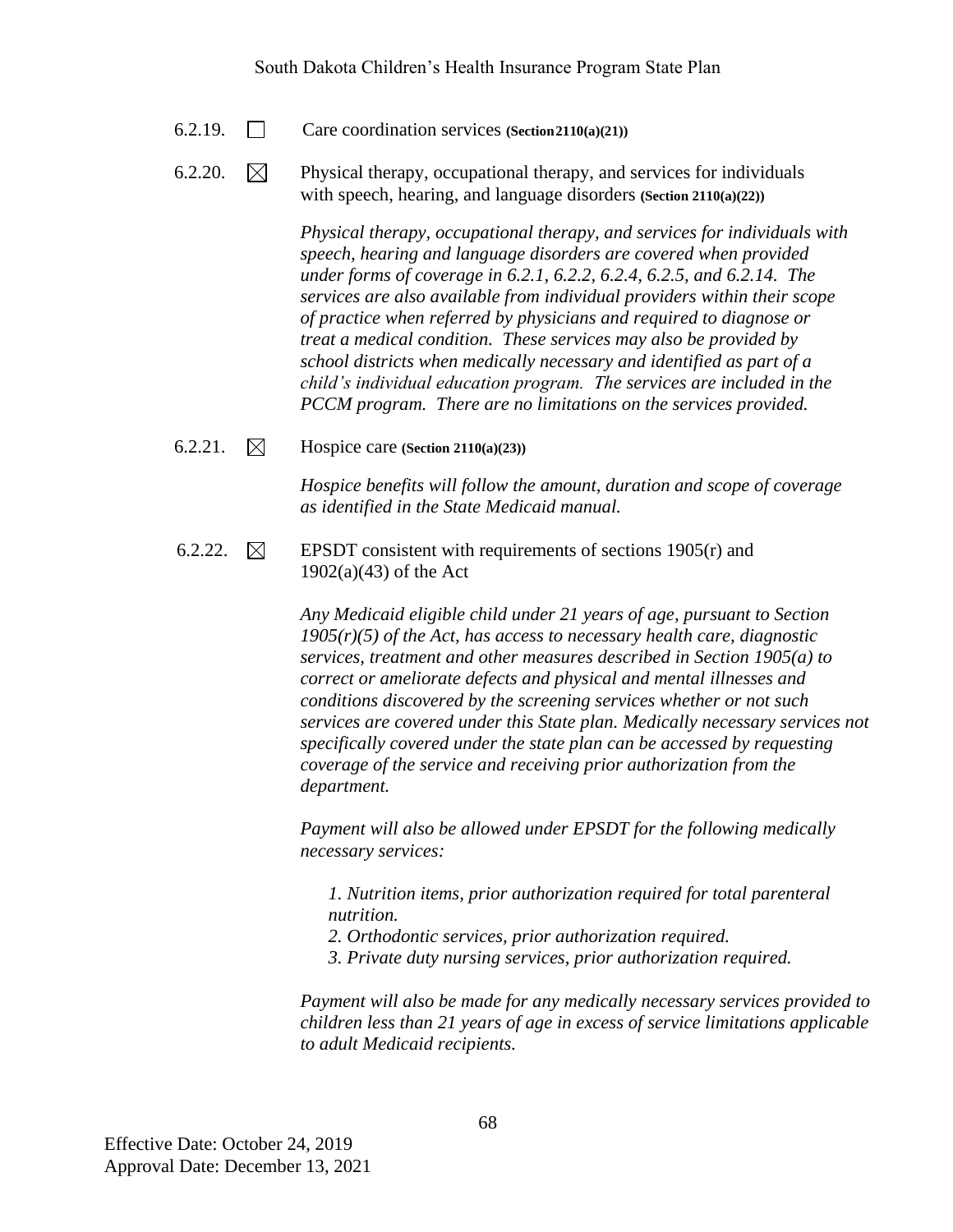6.2.22.1  $\times$  The state assures that any limitations applied to the amount, duration, and scope of benefits described in Sections 6.2 and 6.3- BH of the CHIP state plan can be exceeded as medically necessary.

6.2.23.  $\boxtimes$  Any other medical, diagnostic, screening, preventive, restorative, remedial, therapeutic, or rehabilitative services. (See instructions) **(Section 2110(a)(24))**

> *Other medical services included in the plan are Chiropractic Services, Podiatry Services, Nutritional Services, Nursing Facility Services, Diabetes Self-management training programs, Vaccination Services and certain Organ Transplant Services.*

*Chiropractic services are limited to examinations and manual manipulations required to correct a subluxation of the spine. Services are outside of the PCCM program and limited to no more than one visit per day and thirty visits in a twelve-month period.*

*Podiatry services include the surgical and non-surgical diagnosis and treatment of conditions of the feet and lower extremities, excluding routine foot care. Services are outside of the PCCM program. There is no limit on the number of services provided.*

*Nutritional services are covered for children not able to obtain necessary nutrition through oral means. Enteral and perenteral nutrition are covered services. Perenteral nutrition services are prior authorized. Nutritional supplements are covered when physician ordered for conditions that exceed normal nutritional requirements.*

*Nursing Facility services are covered when medically necessary and individuals meet level of care and financial eligibility criteria for long term care. Nursing facility services are prior authorized.*

*Immunization services include all recommended vaccinations and are covered under Section 6.2.6, prescription drugs.*

*Organ transplant services include Kidney, Cornea, Bone Marrow, Liver and Heart Transplants. All transplant services are covered only when all other medical and surgical treatments have been exhausted, patients are free from adverse factors and there is likelihood of success or survival. Transplants are limited to the transplantation of human organs. With the exception of kidney and cornea transplants, transplant procedures are prior authorized.*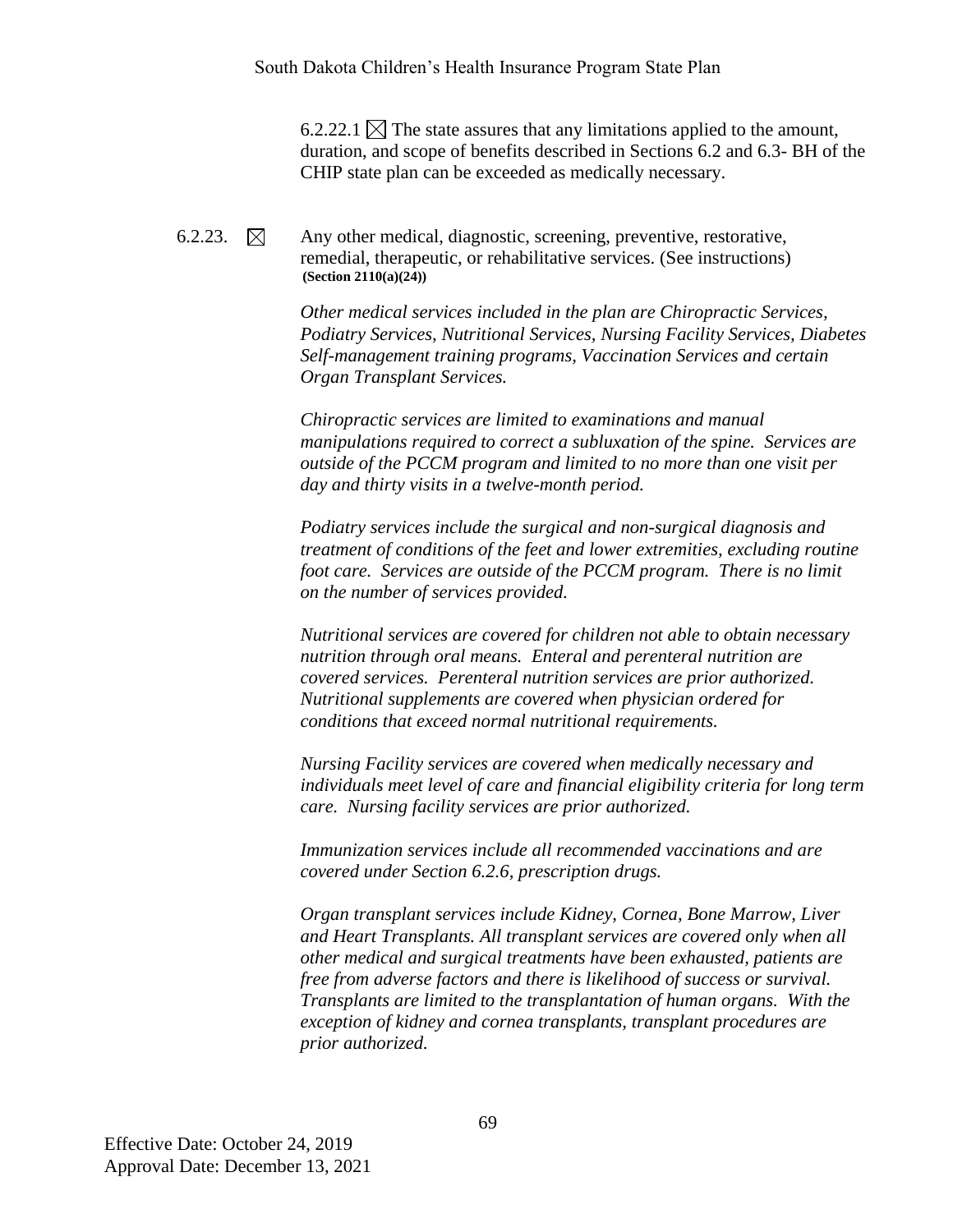- 6.2.24. Premiums for private health care insurance coverage **(Section 2110(a)(25))**
- $6.2.25$ .  $\boxtimes$  **Medical transportation** *(Section 2110(a)(26)*

*Medical transportation includes medically necessary air ambulance, ground ambulance, wheelchair transportation and other medical transportation. Ambulance services are necessary when other forms of transportation may endanger a person's life or health. Ground ambulance includes advanced life support and basic life support services and attendants. Air ambulance includes fixed wing emergency transportation, rotary emergency transportation, and medical air transportation. Air ambulance must be medically necessary because of time, distance and emergency. Wheelchair transportation includes transportation services to persons that are confined to wheelchairs or stretchers to and from medical services.*

*Other transportation services are available to assist persons obtain necessary medical services. These services include reimbursement for the use of private automobiles, meals and lodging, community transportation providers, tribal transportation providers and commercial carriers.*

- 6.2.26.  $\boxtimes$  Enabling services (such as transportation, translation, and outreach services **(Section 2110(a)(27))**
- 6.2.27.  $\Box$  Any other health care services or items specified by the Secretary and not included under this section **(Section 2110(a)(28))**

**6.2-BH Behavioral Health Coverage** Section 2103(c)(5) requires that states provide coverage to prevent, diagnose, and treat a broad range of mental health and substance use disorders in a culturally and linguistically appropriate manner for all CHIP enrollees, including pregnant women and unborn children.

**6.2.1- BH Periodicity Schedule** The state has adopted the following periodicity schedule for behavioral health screenings and assessments. Please specify any differences between any covered CHIP populations:

State-developed schedule  $\boxtimes$  American Academy of Pediatrics/ Bright Futures  $\Box$  Other Nationally recognized periodicity schedule (please specify: Other (please describe: *For pregnant women South Dakota covers AAP/Bright Futures and USPSTF A and B graded recommended behavioral health screenings and behavioral health preventive services.)*

**6.3- BH Covered Benefits** Please check off the behavioral health services that are provided to the state's CHIP populations, and provide a description of the amount, duration, and scope of each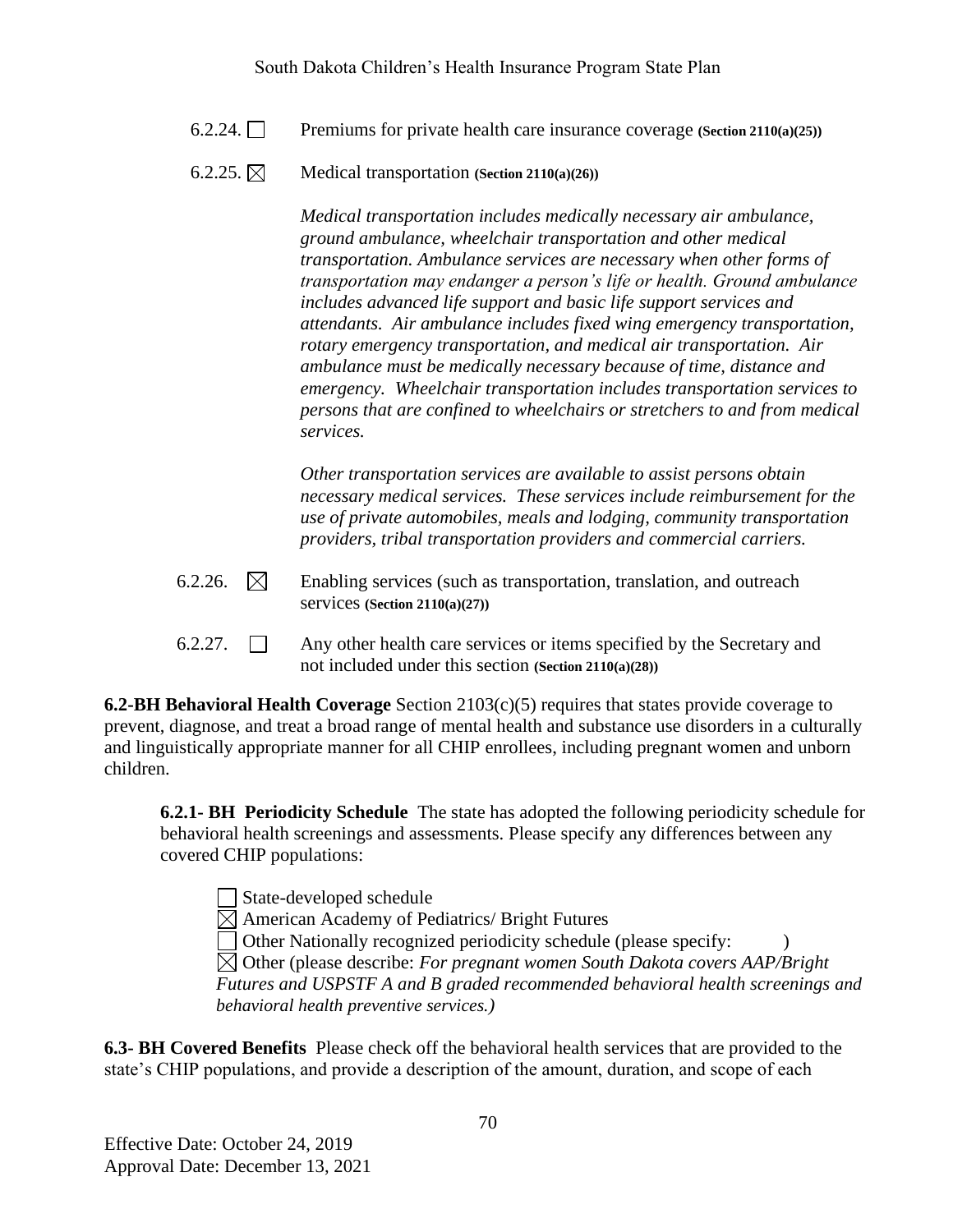benefit. For each benefit, please also indicate whether the benefit is available for mental health and/or substance use disorders. If there are differences in benefits based on the population or type of condition being treated, please specify those differences.

If EPSDT is provided, as described at Section 6.2.22 and 6.2.22.1, the state should only check off the applicable benefits. It does not have to provide additional information regarding the amount, duration, and scope of each covered behavioral health benefit.

**6.3.1- BH**  $\boxtimes$  Behavioral health screenings and assessments. (Section 2103(c)(6)(A))

**6.3.1.1- BH**  $\Box$  The state assures that all developmental and behavioral health recommendations outlined in the AAP Bright Futures periodicity schedule and United States Public Preventive Services Task Force (USPSTF) recommendations graded as A and B are covered as a part of the CHIP benefit package, as appropriate for the covered populations.

**6.3.1.2- BH**  $\boxtimes$  The state assures that it will implement a strategy to facilitate the use of age-appropriate validated behavioral health screening tools in primary care settings. Please describe how the state will facilitate the use of validated screening tools.

*South Dakota's strategy to facilitate the use of age appropriate validated behavioral health screening tools will include adding a requirement to the PCCM addendum to the provider agreement that PCCMs use tools recommended by the AAP, USPSTF, or tools otherwise considered a validated behavioral health screening tool. South Dakota also added information regarding the utilization of validated tools to its providers manuals to facilitate the use of these tools in primary care settings and provided links to the AAP and USPSTF websites. In addition, the state also communicated information to providers regarding utilizing validated tools in our Summer 2020 Provider Newsletter, which was sent to South Dakota's listserv and posted on our website.* 

**6.3.2- BH**  $\boxtimes$  Outpatient services (Sections 2110(a)(11) and 2110(a)(19))

**6.3.2.1- BH**  $\boxtimes$  **P**sychosocial treatment Provided for:  $\boxtimes$  Mental Health  $\boxtimes$  Substance Use Disorder

**6.3.2.2- BH**  $\boxtimes$  **Tobacco cessation** Provided for:  $\boxtimes$  Substance Use Disorder

**6.3.2.3- BH**  $\boxtimes$  Medication Assisted Treatment Provided for:  $\boxtimes$  Substance Use Disorder

**6.3.2.3.1- BH**  $\boxtimes$  Opioid Use Disorder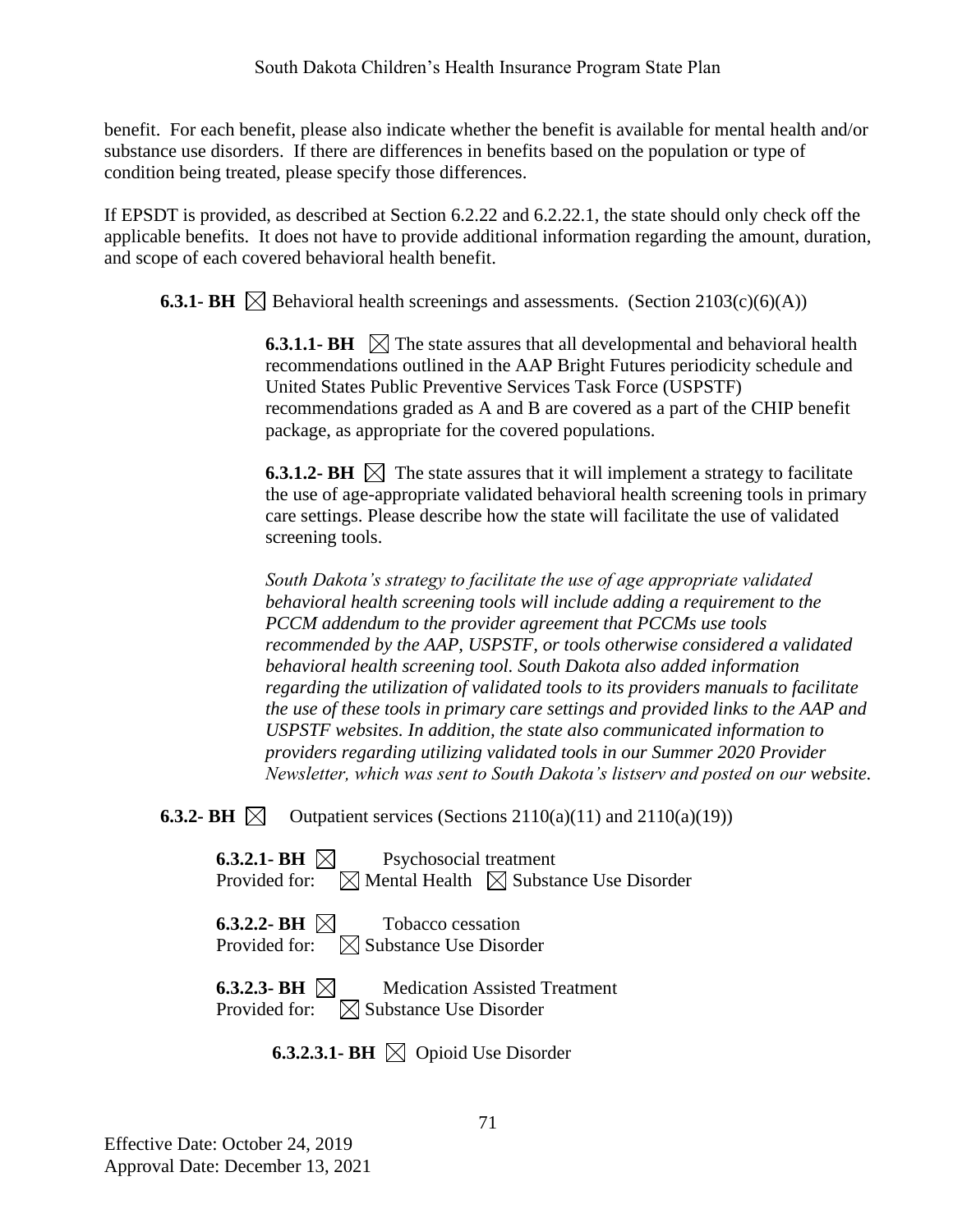| <b>6.3.2.3.2- BH</b> $\boxtimes$ Alcohol Use Disorder                                                                                                                                                                                                                                                                                                                                                                             |
|-----------------------------------------------------------------------------------------------------------------------------------------------------------------------------------------------------------------------------------------------------------------------------------------------------------------------------------------------------------------------------------------------------------------------------------|
| <b>6.3.2.3.3- BH</b> Other                                                                                                                                                                                                                                                                                                                                                                                                        |
| $6.3.2.4$ - BH<br>Peer Support<br>Provided for:<br>Mental Health Substance Use Disorder                                                                                                                                                                                                                                                                                                                                           |
| $6.3.2.5 - BH$<br><b>Caregiver Support</b><br>Provided for:<br>Mental Health Substance Use Disorder                                                                                                                                                                                                                                                                                                                               |
| $6.3.2.6$ - BH<br><b>Respite Care</b><br>Provided for:<br>Mental Health  <br>Substance Use Disorder                                                                                                                                                                                                                                                                                                                               |
| 6.3.2.7- BH $\boxtimes$<br>Intensive in-home services<br>$\boxtimes$ Mental Health $\Box$ Substance Use Disorder<br>Provided for:                                                                                                                                                                                                                                                                                                 |
| Substance use disorder intensive outpatient treatment services can be provided in-<br>home. South Dakota does not consider this a unique service based on the location the<br>services are rendered.                                                                                                                                                                                                                              |
| 6.3.2.8- BH $\boxtimes$<br>Intensive outpatient<br>$\boxtimes$ Mental Health $\boxtimes$ Substance Use Disorder<br>Provided for:                                                                                                                                                                                                                                                                                                  |
| 6.3.2.9- BH $\boxtimes$<br>Psychosocial rehabilitation<br>$\boxtimes$ Mental Health $\Box$ Substance Use Disorder<br>Provided for:                                                                                                                                                                                                                                                                                                |
| 6.3.3- BH $\boxtimes$<br>Day Treatment<br>Provided for: $\Box$ Mental Health $\Box$ Substance Use Disorder                                                                                                                                                                                                                                                                                                                        |
| 6.3.3.1 BH<br>Partial Hospitalization<br>Mental Health Substance Use Disorder<br>Provided for:<br>M<br>Inpatient services, including services furnished in a state-operated mental<br>6.3.4-BH<br>hospital and including residential or other 24-hour therapeutically planned<br>structural services (Sections $2110(a)(10)$ and $2110(a)(18)$ )<br>$\boxtimes$ Mental Health $\boxtimes$ Substance Use Disorder<br>Provided for: |
| 6.3.4.1- BH $\boxtimes$<br><b>Residential Treatment</b><br>Provided for: $\boxtimes$ Mental Health $\boxtimes$ Substance Use Disorder                                                                                                                                                                                                                                                                                             |
| 6.3.4.2- BH $\boxtimes$<br>Detoxification<br>Provided for: $\boxtimes$ Substance Use Disorder                                                                                                                                                                                                                                                                                                                                     |
| 6.3.5- BH $\boxtimes$<br><b>Emergency services</b><br>$\boxtimes$ Mental Health $\boxtimes$ Substance Use Disorder<br>Provided for:                                                                                                                                                                                                                                                                                               |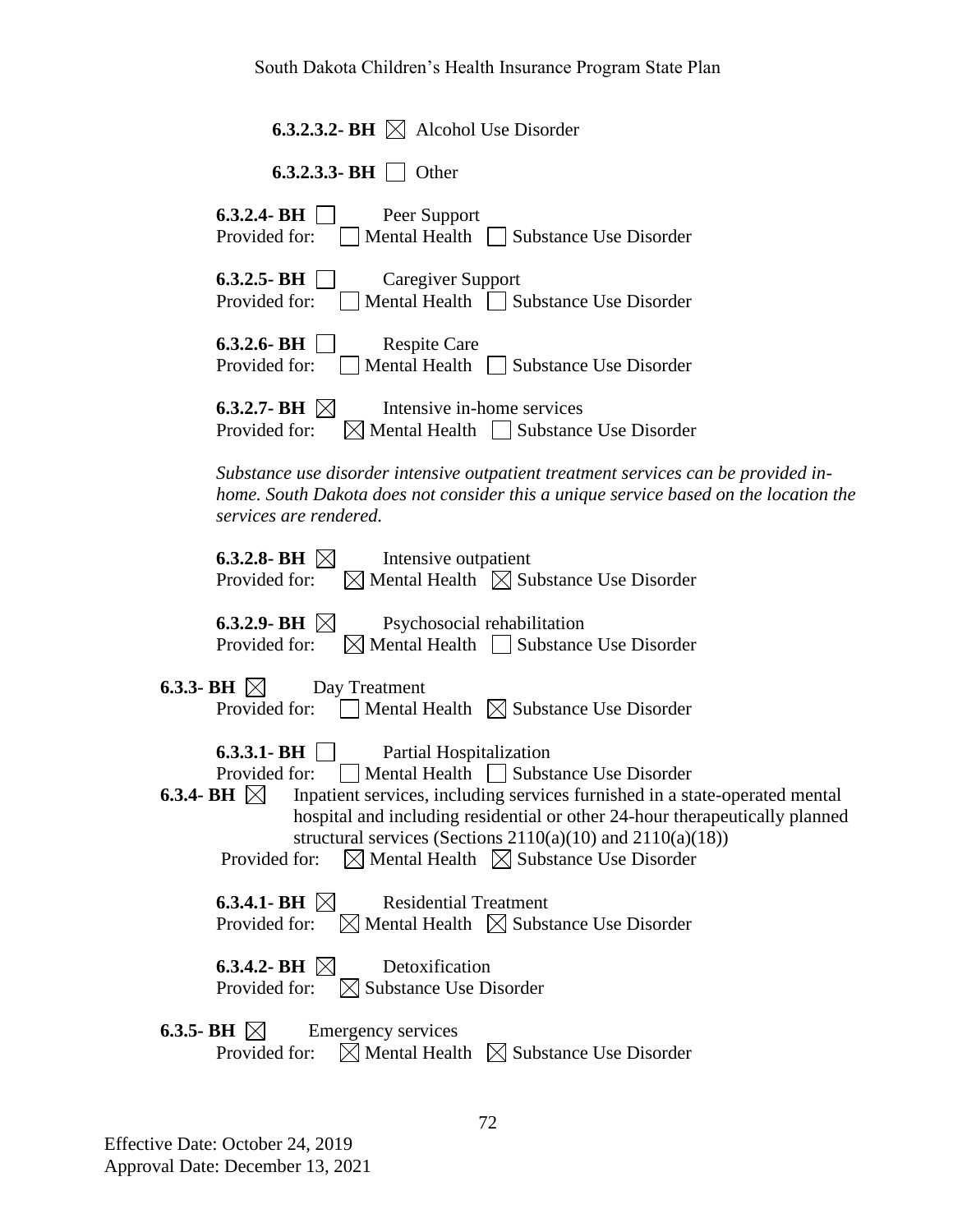**6.3.5.1- BH**  $\boxtimes$  Crisis Intervention and Stabilization Provided for:  $\boxtimes$  Mental Health  $\boxtimes$  Substance Use Disorder

*Mental health crisis intervention and stabilization services are covered as part of South Dakota's coverage of specialized outpatient services for children.*

**6.3.6- BH**  $\bowtie$  Continuing care services Provided for:  $\boxtimes$  Mental Health  $\boxtimes$  Substance Use Disorder

> *Mental health continuing care services are covered as part of South Dakota's coverage of specialized outpatient services for children. Substance use disorder continuing care services are covered as part of all levels of care.*

**6.3.7- BH**  $\boxtimes$  **Care Coordination** Provided for:  $\boxtimes$  Mental Health  $\boxtimes$  Substance Use Disorder

> **6.3.7.1- BH**  $\bowtie$  Intensive wraparound Provided for:  $\boxtimes$  Mental Health  $\boxtimes$  Substance Use Disorder

*Mental health intensive wrap around services are covered as part of South Dakota's coverage of specialized outpatient services for children. Substance use disorder intensive wraparound services are covered as part of all levels of care.*

**6.3.7.2- BH**  $\boxtimes$  **Care transition services** Provided for:  $\boxtimes$  Mental Health  $\boxtimes$  Substance Use Disorder

**6.3.8- BH**  $\boxtimes$  **Case Management** Provided for:  $\boxtimes$  Mental Health  $\boxtimes$  Substance Use Disorder

 *South Dakota provides Case Management services through the PCCM program and Health Homes Program.*

**6.3.9- BH** Other Provided for:  $\Box$  Mental Health  $\Box$  Substance Use Disorder

## **6.4- BH Assessment Tools**

**6.4.1- BH** Please specify or describe all of the tool(s) required by the state and/or each managed care entity:

 ASAM Criteria (American Society Addiction Medicine)  $\Box$  Mental Health  $\Box$  Substance Use Disorders

 $\Box$  InterOual Mental Health Substance Use Disorders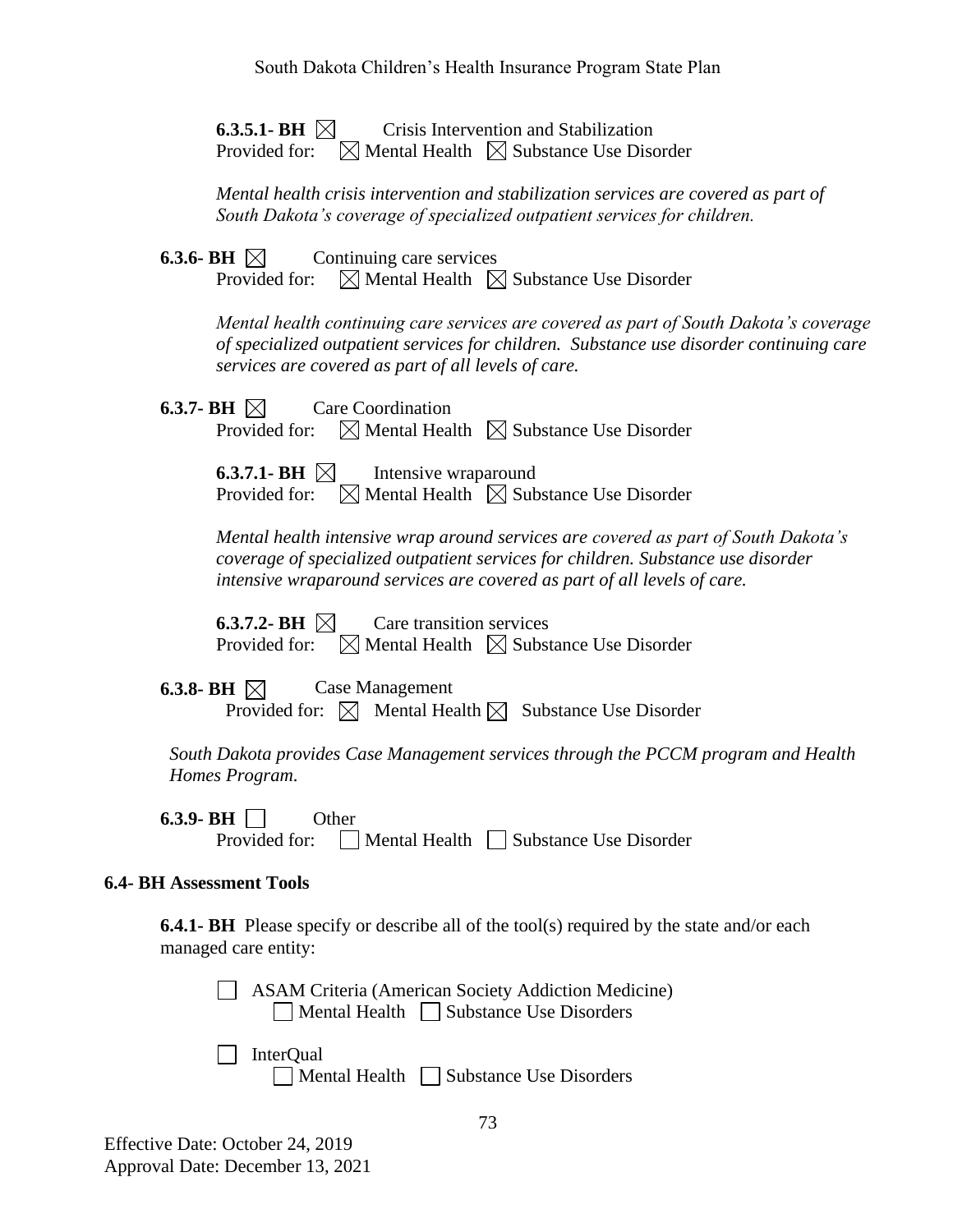| <b>MCG Care Guidelines</b><br>Mental Health    <br><b>Substance Use Disorders</b>                                                                              |
|----------------------------------------------------------------------------------------------------------------------------------------------------------------|
| CALOCUS/LOCUS (Child and Adolescent Level of Care Utilization System)<br>Mental Health Substance Use Disorders                                                 |
| <b>CASII</b> (Child and Adolescent Service Intensity Instrument)<br>Mental Health Substance Use Disorders                                                      |
| CANS (Child and Adolescent Needs and Strengths)<br>Mental Health   Substance Use Disorders                                                                     |
| State-specific criteria (e.g. state law or policies) (please describe)<br>$\boxtimes$ Mental Health $\boxtimes$ Substance Use Disorders                        |
| South Dakota's state-specific criteria is a comprehensive assessment integrating<br>mental health and substance use disorder needs based on the ASAM criteria. |
| Plan-specific criteria (please describe)<br>Mental Health     Substance Use Disorders                                                                          |
| Other (please describe)<br>Mental Health    <br><b>Substance Use Disorders</b>                                                                                 |
| No specific criteria or tools are required<br><b>Substance Use Disorders</b><br>Mental Health                                                                  |

**6.4.2- BH**  $\boxtimes$  Please describe the state's strategy to facilitate the use of validated assessment tools for the treatment of behavioral health conditions.

*South Dakota requires both mental health and substance use disorder providers to use a statespecific comprehensive assessment that is based on ASAM criteria. Providers are required to use the state-specific criteria in order for the assessment and any subsequent treatment to be reimbursable. South Dakota requires providers to maintain a copy of the assessment. Failure to use the state-specific criteria or maintain documentation may result in recoupment of payment. The assessment criteria, requirement to use the state-specific assessment, and documentation requirements are communicated in the State's administrative rules and provider manuals. In addition, community mental health centers and substance use disorder agencies are required to use the state-specific criteria as a condition of accreditation by the Division of Behavioral Health.* 

**6.2.5- BH Covered Benefits** The State assures the following related to the provision of behavioral health benefits in CHIP: